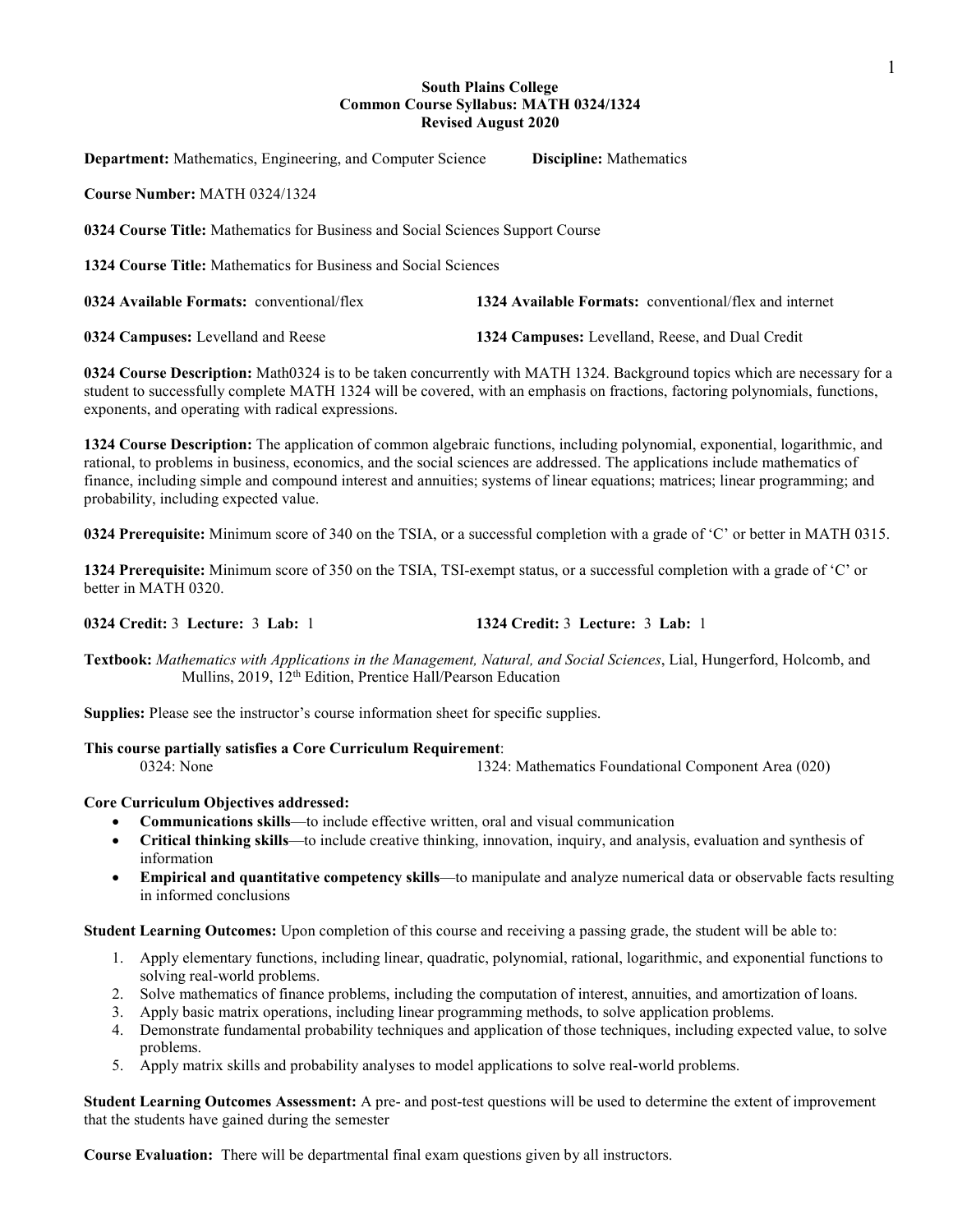**Attendance Policy:** Attendance and effort are the most important activities for success in this course. The instructor maintains records of the student's engagement throughout the semester. The student will be allowed to miss twenty percent (20%) of class assignments for the semester, *for any reason*. Should this number be exceeded, the instructor has the right to drop the student with a grade of F or an X, depending on the instructor's discretion.

Plagiarism violations include, but are not limited to, the following:

- 1. Turning in a paper that has been purchased, borrowed, or downloaded from another student, an online term paper site, or a mail order term paper mill;
- 2. Cutting and pasting together information from books, articles, other papers, or online sites without providing proper documentation;
- 3. Using direct quotations (three or more words) from a source without showing them to be direct quotations and citing them; or
- 4. Missing in-text citations.

Cheating violations include, but are not limited to, the following:

- 1. Obtaining an examination by stealing or collusion;
- 2. Discovering the content of an examination before it is given;
- 3. Using an unauthorized source of information (notes, textbook, text messaging, internet, apps) during an examination, quiz, or homework assignment;
- 4. Entering an office or building to obtain an unfair advantage;
- 5. Taking an examination for another;
- 6. Altering grade records;
- 7. Copying another's work during an examination or on a homework assignment;
- 8. Rewriting another student's work in Peer Editing so that the writing is no longer the original student's;
- 9. Taking pictures of a test, test answers, or someone else's paper.

**COVID Syllabus Statement:** It is the policy of South Plains College for the Fall 2020 semester that as a condition of on-campus enrollment, all students are required to engage in safe behaviors to avoid the spread of COVID-19 in the SPC community. Such behaviors specifically include the requirement that all students properly wear CDC-compliant face coverings while in SPC buildings including in classrooms, labs, hallways, and restrooms. Failure to comply with this policy may result in dismissal from the current class session. If the student refuses to leave the classroom or lab after being dismissed, the student may be referred to the Dean of Students on the Levelland campus or the Dean/Director of external centers for Student Code of Conduct Violation.

**Student Code of Conduct Policy**: Any successful learning experience requires mutual respect on the part of the student and the instructor. Neither instructor nor student should be subject to others' behavior that is rude, disruptive, intimidating, aggressive, or demeaning**.** Student conduct that disrupts the learning process or is deemed disrespectful or threatening shall not be tolerated and may lead to disciplinary action and/or removal from class.

**Diversity Statement:** In this class, the teacher will establish and support an environment that values and nurtures individual and group differences and encourages engagement and interaction. Understanding and respecting multiple experiences and perspectives will serve to challenge and stimulate all of us to learn about others, about the larger world and about ourselves. By promoting diversity and intellectual exchange, we will not only mirror society as it is, but also model society as it should and can be.

**Disability Statement:** Students with disabilities, including but not limited to physical, psychiatric, or learning disabilities, who wish to request accommodations in this class should notify the Disability Services Office early in the semester so that the appropriate arrangements may be made. In accordance with federal law, a student requesting accommodations must provide acceptable documentation of his/her disability to the Disability Services Office. For more information, call or visit the Disability Services Office at Levelland (Student Health & Wellness Office) 806-716-2577, Reese Center (Building 8) 806-716-4675, or Plainview Center (Main Office) 806-716-4302 or 806-296-9611.

**Nondiscrimination Policy:** South Plains College does not discriminate on the basis of race, color, national origin, sex, disability or age in its programs and activities. The following person has been designated to handle inquiries regarding the nondiscrimination policies: Vice President for Student Affairs, South Plains College, 1401 College Avenue, Box 5, Levelland, TX 79336. Phone number 806-716-2360.

**Title IX Pregnancy Accommodations Statement:** If you are pregnant, or have given birth within six months, Under Title IX you have a right to reasonable accommodations to help continue your education. To [activate](http://www.southplainscollege.edu/employees/manualshandbooks/facultyhandbook/sec4.php) accommodations you must submit a Title IX pregnancy accommodations request, along with specific medical documentation, to the Director of Health and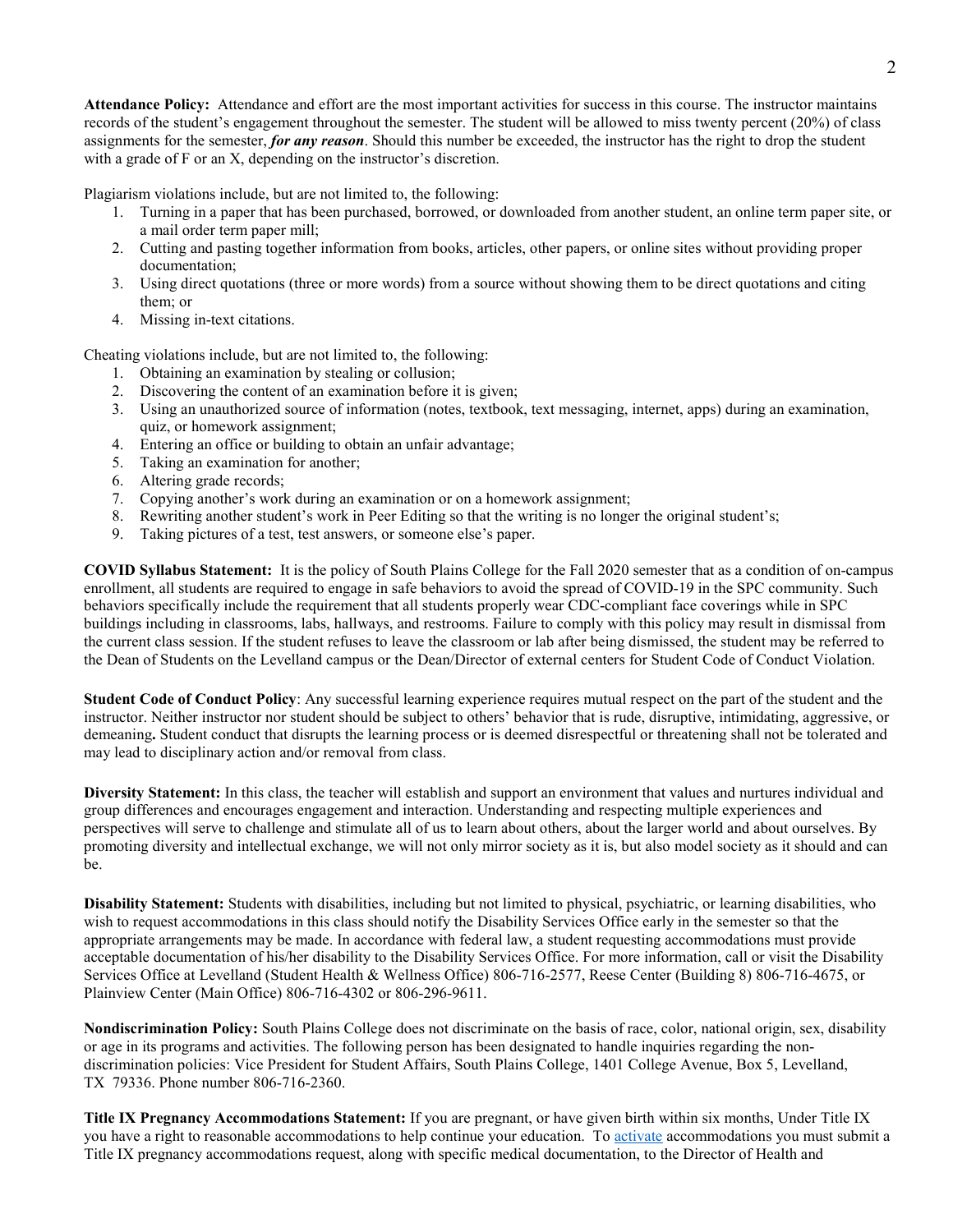Wellness. Once approved, notification will be sent to the student and instructors. It is the student's responsibility to work with the instructor to arrange accommodations. Contact the Director of Health and Wellness at 806-716-2362 or [email](http://www.southplainscollege.edu/employees/manualshandbooks/facultyhandbook/sec4.php) [cgilster@southplainscollege.edu](mailto:cgilster@southplainscollege.edu) for assistance.

**Campus Concealed Carry**: Texas Senate Bill - 11 (Government Code 411.2031, et al.) authorizes the carrying of a concealed handgun in South Plains College buildings only by persons who have been issued and are in possession of a Texas License to Carry a Handgun. Qualified law enforcement officers or those who are otherwise authorized to carry a concealed handgun in the State of Texas are also permitted to do so. Pursuant to Penal Code (PC) 46.035 and South Plains College policy, license holders may not carry a concealed handgun in restricted locations. For a list of locations and Frequently Asked Questions, please refer to the Campus Carry page at: <http://www.southplainscollege.edu/campuscarry.php>

Pursuant to PC 46.035, the open carrying of handguns is prohibited on all South Plains College campuses. Report violations to the College Police Department at 806-716-2396 or 9-1-1.

**SPC Bookstore Price Match Guarantee Policy:** If you find a lower price on a textbook, the South Plains College bookstore will match that price. The difference will be given to the student on a bookstore gift certificate! The gift certificate can be spent on anything in the store.

If students have already purchased textbooks and then find a better price later, the South Plains College bookstore will price match through the first week of the semester. The student must have a copy of the receipt and the book has to be in stock at the competition at the time of the price match.

The South Plains College bookstore will happily price match BN.com & books on Amazon noted as *ships from and sold by Amazon.com*. Online marketplaces such as *Other Sellers* on Amazon, Amazon's Warehouse Deals, *fulfilled by* Amazon, BN.com Marketplace, and peer-to-peer pricing are not eligible. They will price match the exact textbook, in the same edition and format, including all accompanying materials, like workbooks and CDs.

A textbook is only eligible for price match if it is in stock on a competitor's website at time of the price match request. Additional membership discounts and offers cannot be applied to the student's refund.

Price matching is only available on in-store purchases. Digital books, access codes sold via publisher sites, rentals and special orders are not eligible. Only one price match per title per customer is allowed.

Note: The instructor reserves the right to modify the course syllabus and policies, as well as notify students of any changes, at any point during the semester.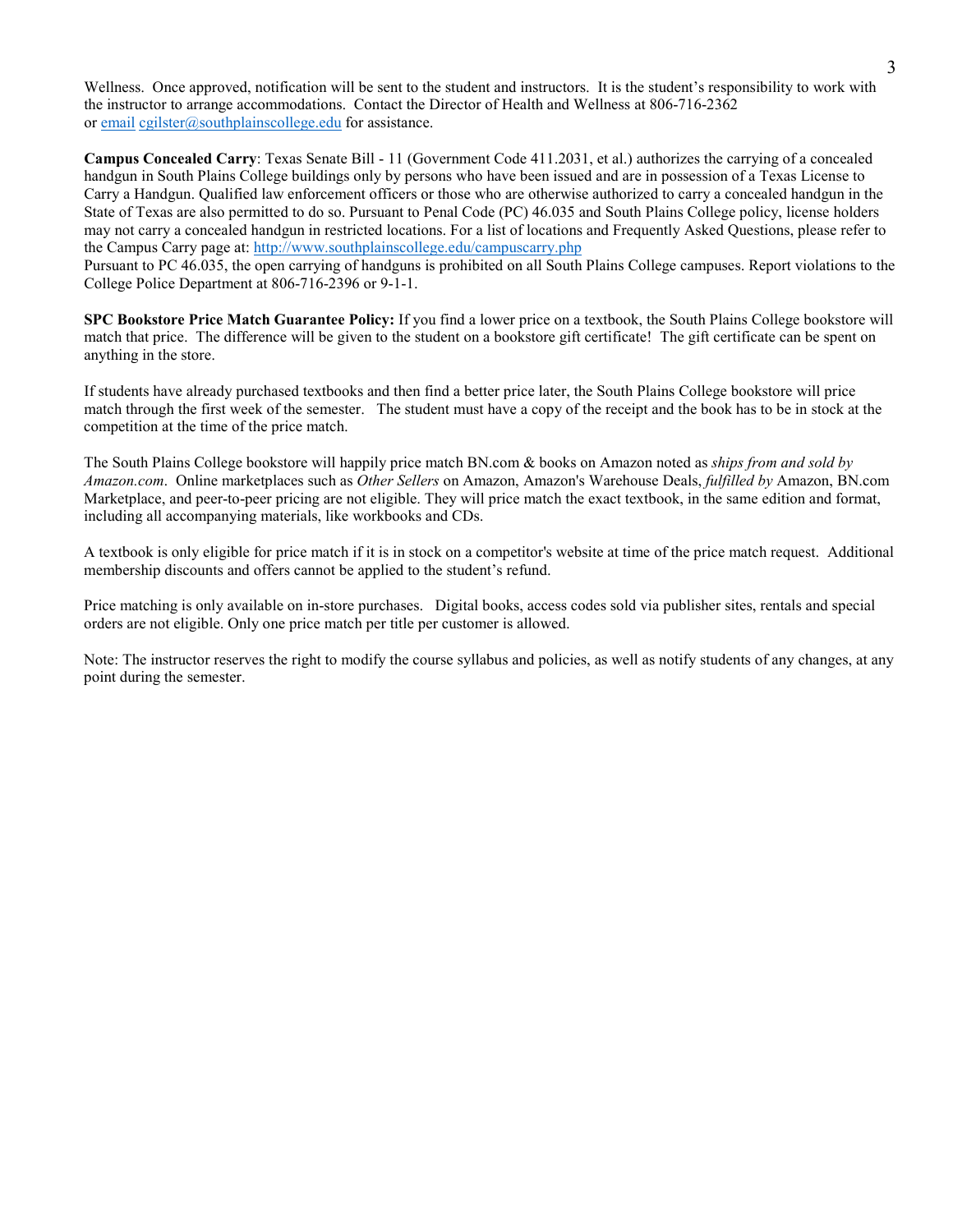### **Texas Tech University Statements**

If Texas Tech University campus operations are required to change because of health concerns related to the COVID-19 pandemic, it is possible that this course will move to a fully online delivery format. Should that be necessary, students will need to have access to a webcam and microphone for remote delivery of the class. Additionally, students will need to have access to a way to print and scan documents, and access to a reliable internet service.

#### **Illness-Based Absence Policy**

If at any time during this semester you feel ill, in the interest of your own health and safety as well as the health and safety of your instructors and classmates, you are encouraged not to attend face-to-face class meetings or events. Please review the steps outlined below that you should follow to ensure your absence for illness will be excused. These steps also apply to not participating in synchronous online class meetings if you feel too ill to do so and missing specified assignment due dates in asynchronous online classes because of illness.

1. If you are ill and think the symptoms might be COVID-19-related:

a. Call Student Health Services at 806.743.2848 or your health care provider. After hours and on weekends contact TTU COVID-19 Helpline at [TBA].

b. Self-report as soon as possible using the Dean of Students COVID-19 webpage. This website has specific directions about how to upload documentation from a medical provider and what will happen if your illness renders you unable to participate in classes for more than one week.

c. If your illness is determined to be COVID-19-related, all remaining documentation and communication will be handled through the Office of the Dean of Students, including notification of your instructors of the period of time you may be absent from and may return to classes.

d. If your illness is determined not to be COVID-19-related, please follow steps 2.a-d below.

2. If you are ill and can attribute your symptoms to something other than COVID-19:

a. If your illness renders you unable to attend face-to-face classes, participate in synchronous online classes, or miss specified assignment due dates in asynchronous online classes, you are encouraged to visit with either Student Health Services at 806.743.2848 or your health care provider. Note that Student Health Services and your own and other health care providers may arrange virtual visits.

- b. During the health provider visit, request a "return to school" note;
- c. E-mail the instructor a picture of that note;
- d. Return to class by the next class period after the date indicated on your note.

Following the steps outlined above helps to keep your instructors informed about your absences and ensures your absence or missing an assignment due date because of illness will be marked excused. You will still be responsible to complete within a week of returning to class any assignments, quizzes, or exams you miss because of illness.

#### **Addressing Accommodation Requests from High-Risk Students Returning to Campus**

Texas Tech University is taking considerable measures to provide effective social distancing and sanitation protocols as we prepare to return to campus in the Fall. We need to be mindful that, because of underlying health conditions, some students will be at higher risk for COVID-19. Other students, although healthy themselves, might live with someone who has compromising health conditions. Students in one or both of these two categories might request accommodations or alternatives to fulfill course requirements to avoid potential exposure to the virus.

The Office of the Provost authorizes instructors of record (IoRs), in coordination with their department chairs, academic advisors, and academic associate deans, with the flexibility necessary to make instructional accommodations for students to avoid exposure to COVID-19. Accommodations might include, as examples, alternatives to face-to-face group assignments, remote learning such as online instruction or off-site activities, changing to an online section of the same course or to an independent study with the same learning objectives as the original course, or approval of a substitute course that is offered online and can fulfill the same degree requirements of the original course.

Keep in mind the following criteria when considering making an accommodation for a student: (1) whether the requested accommodation would make a substantive alteration of the course material or objectives; (2) whether the accommodation provides an equally effective alternative to the original objectives or activities of the class; and (3) whether the accommodation can be uniformly applied should more than one student request it. If the IoR can satisfactorily address these three requirements for accommodation, and is comfortable providing it, then it is appropriate to do so. If the IOR feels unable to provide accommodation that satisfies these three criteria or is unsure how the requested accommodation can be provided, the IoR is encouraged to contact their academic associate dean's office for guidance. Students should also be advised to follow the steps for reporting illnessrelated absences outlined on the Dean of Students COVID-19 webpage.

If a high-risk student asks for a substantial alteration to the essential elements of the class, then the IoR, advisor, or associate dean should suggest that the student work with SDS to provide a Letter of Accommodation (LOA).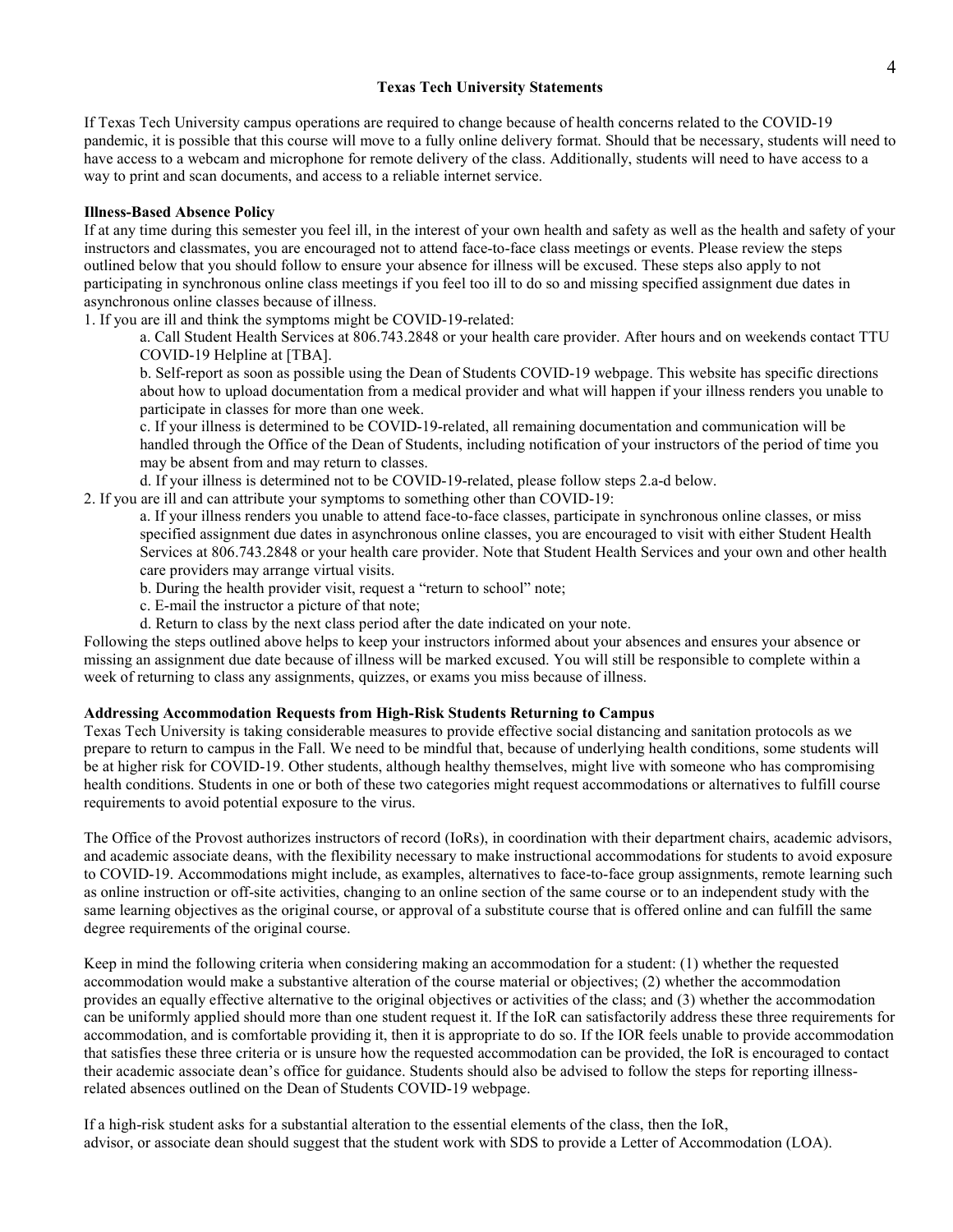### **Fall 2020 TTAP Math 0324/1324.C251 Math for Business and Social Sciences (with Support Course)**<br>MWF 1:00 - 1:50 ENGLPHL 164  $MWF 1:00 - 1:50$ **TR 1:00 – 2:20 EDUC 262**

**Instructor:** Jennifer Bartlett **Conserversity Office Hours: Office**: Levelland Campus, Math Building Room 113 Mon & Wed 8:30-10:00 in Levelland Math 113, **Telephone:** (806) 716-2664 Tues & Thurs 9:15-10:00 in Levelland Math 113, **Email:**  $\frac{1}{2}$ **i**kbartlett(@southplainscollege.edu 2:20-4:20 at TTU ENGLPHL 264,

or by appointment. **Virtual Office Hours Zoom Link**:

<https://southplainscollege.zoom.us/j/3468755641>

# **Course Materials:**

- Calculator: You are required to bring your calculator to EVERY class. You may use a graphing calculator on most homework, quizzes, and exams. TI-83, TI-83+, TI-84+ are preferred, but many others are also acceptable. Cell phones and similar devices may NOT be used as calculators and no sharing of calculators is allowed. If you have any questions about your calculator check with the instructor immediately.
- 3-ring binder (3 inch), dividers, paper, graph paper, hole punch, pencils, and erasers.
- Access to a reliable internet service, a way to print and scan documents, a device with the capability to participate in Zoom meetings with video and audio

**Homework:** Homework will be assigned at each class meeting and will be submitted through Blackboard as a SINGLE PDF document. No late assignments will be accepted. You should show all work when doing homework. Simply writing the problem and the answer is not "doing homework." Using a solution manual or an app that shows you the steps, and copying them down is NOT "doing homework." Remember your effort is key to your success. You have to focus your effort on being able to complete the problems on a quiz/exam without any outside resources. You are responsible for the following homework requirements. Any homework that does not follow the homework requirements will be recorded as a grade of a zero.

Homework Requirements:

- 1) Assignments must be submitted through Blackboard by the beginning of the next class period. Late homework will not be accepted.
- 2) Multiple pages must be scanned, saved, and submitted as a SINGLE PDF document.
- 3) Assignments must be written in pencil on white 8.5 x 11 inch paper. It must be neat and legible. I will be the judge as to what is neat. Just because you can read it doesn't mean that I can interpret it.
- 4) Assignments must be presented in an orderly manner with the problem running in a single or double column down the page. No more than double column work will be graded.
- 5) All final answers must be circled to receive credit. Any algebraic answer not circled or "boxed" in will not be graded. Pictures/graphs do not need to be circled or boxed.

**Notebook:** You will keep all class materials (notes, handouts, homework, quizzes, exams, etc.) organized in a notebook (3-ring binder) . These materials should be neat, brought to every class period, and will be used as a reference and study guide.

**Quizzes:** Short, in-class quizzes that will be given regularly will have problems selected from, or closely related to, your homework. Most, if not all, quizzes will be pop-quizzes so you will need to be prepared every class period. Students arriving late may be denied the chance to take a quiz, if there is one that day. Quizzes must be taken in pencil.

**Exams:** Exams must be taken in pencil. Student my not leave the examination room for any reason without turning in their exam for grading. The tentative exam dates are on the course calendar below. If classes are moved to an online format, exams will be recorded.

**Final:** The comprehensive final will be given on Tuesday, December 8<sup>th</sup> from 1:30-4:00pm as directed by the official Texas Tech University Schedule. No make-up final will be given. The final will cover all material covered in-class. Location will be announced.

**Make-up:** Make-up work is given at the discretion of the instructor. NO make-up quizzes or tests are given without prior notification AND proper documentation. If are absent from class, have given prior notification and proper documentation of your absence, you MUST make arrangements to take the quiz or test BEFORE the next class period. Students who do not take quizzes or exams in-class, early or late, forfeit the right to attempt any extra credit on that quiz or exam.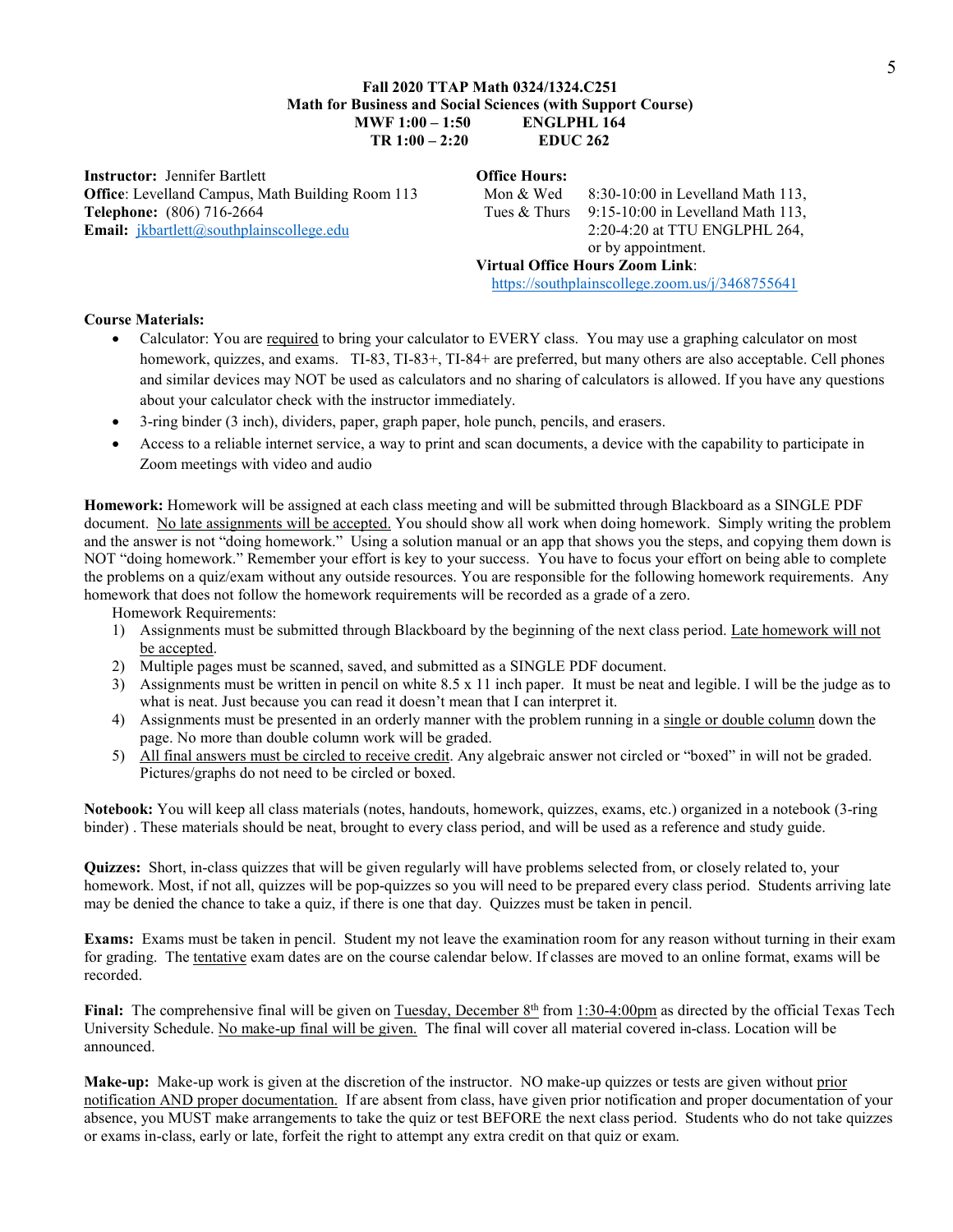| <b>Grading Policy:</b>         | Grading Scale (1324):        |             |   |
|--------------------------------|------------------------------|-------------|---|
| Daily Work (HW, quizzes, labs) | 16%                          | $90-100\%$  |   |
| Exams (4 total)                | 16\% each (total of $64\%$ ) | 80-89%      | B |
| Comprehensive Final            | 20 <sup>%</sup>              | 70-79%      |   |
|                                |                              | $60 - 69\%$ | D |
|                                |                              | Below 60%   | F |

Grades will be updated on Blackboard during the semester usually after exams. If you make a grade of A, B, or C then that is the grade you will be awarded for both courses: 0324, and 1324. However, if you complete the course and make a grade of a D or F, then your grade for the 0324 course will be assessed at your instructor's discretion. If you pass MATH 0324 but do not pass the MATH 1324 portion, you will be able to register for MATH 1324 in future semesters.

# **Student Responsibilities and Expectations:**

- 1. Come to class on time and prepared to learn. (Pencils, homework, notebook, calculator)
- 2. Read the syllabus.
- 3. Take notes, participate in class, and complete course assignments early enough to seek help if needed.
- 4. Food and drink are not allowed in class, with the exception of bottled water.
- 5. Cell phones and any other electronic devices must be silenced and put away before entering the classroom. Use of these devices during class will result in a zero for that day's quiz, homework, or exam.
- 6. Be courteous and respectful to your instructor and classmates at all times.

### **Resources:**

- I am your first and BEST resource for this class! Feel free to come by during my office hours or email me.
- Blackboard is the online course management system that will be used for this course. The course syllabus as well as any other class handouts can be accessed through Blackboard. Login at http://southplainscollege.blackboard.com . The user name and password should be the same as the MySPC and SPC email.
	- User name: first initial, last name, and last 4 digits of the Student ID
	- Password: Original Campus Connect Pin No. (found on SPC acceptance letter)
- Free tutoring is available in M116 on the Levelland campus. Hours for the tutors will be posted by the door of M116.
- Form study groups: Networking is an essential tool both in the classroom and in the workforce!
- Websites that contain helpful videos: patrickjmt.com khanacademy.com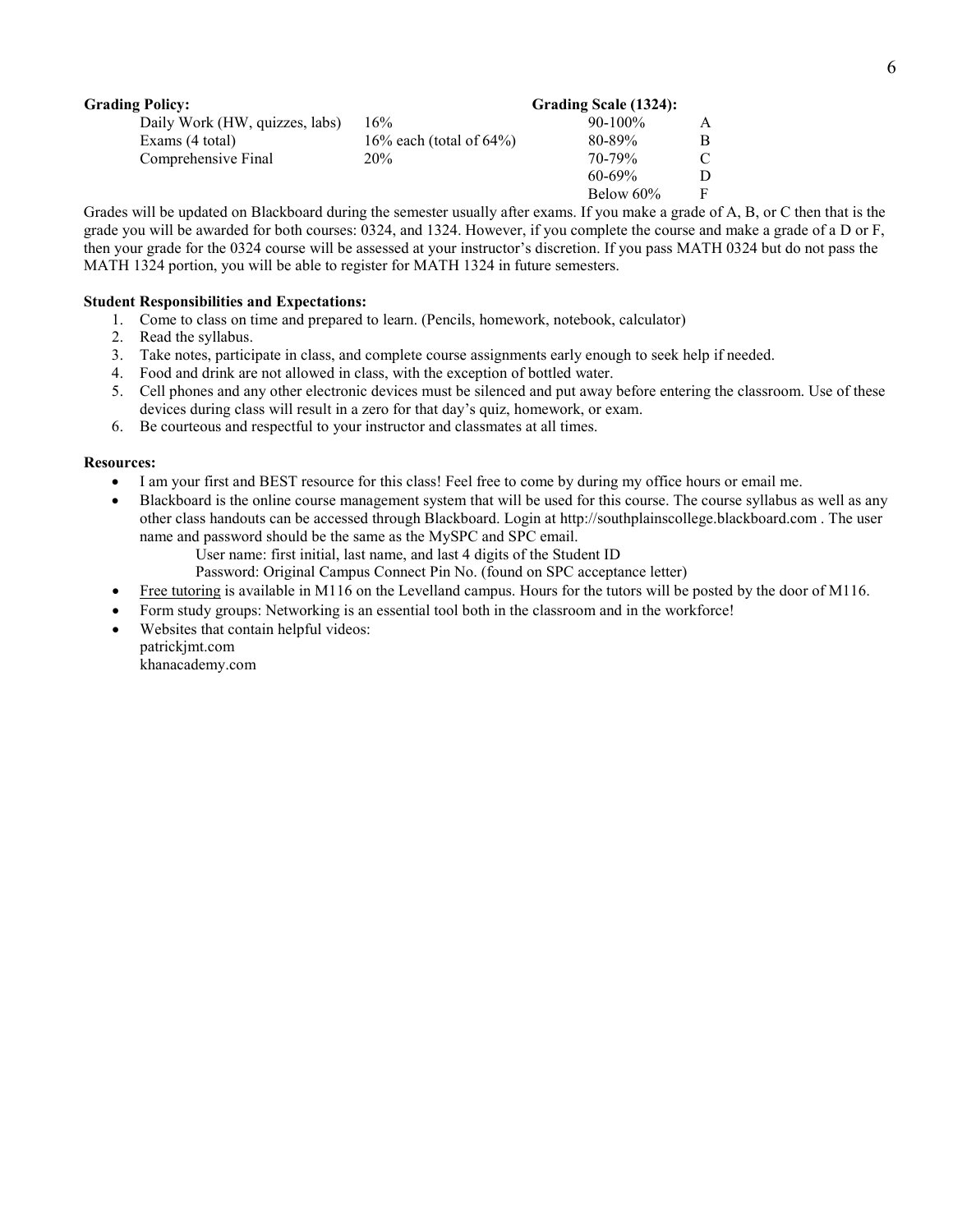| TTAP Math 1324/0324.C251 Tentative Calendar Fall 2020 |           |               |                                                                   |                               |
|-------------------------------------------------------|-----------|---------------|-------------------------------------------------------------------|-------------------------------|
| <b>Week</b>                                           | Day       | <b>Date</b>   | <b>Topic</b>                                                      | <b>Homework</b><br><b>Due</b> |
| 1                                                     | Monday    | Aug 24        | Syllabus                                                          |                               |
|                                                       | Tuesday   | <b>Aug 25</b> |                                                                   |                               |
|                                                       | Wednesday | Aug 26        | 1.1: The Coordinate Plane & Equations of Lines                    |                               |
|                                                       | Thursday  | Aug 27        |                                                                   |                               |
|                                                       | Friday    | Aug 28        | Last Day to Add a Course SPC<br>1.2: Linear Business Applications |                               |
| $\overline{2}$                                        | Monday    | Aug 31        | 1.3: Interval Notation & Linear Inequalities                      |                               |
|                                                       | Tuesday   | Sept 1        |                                                                   |                               |
|                                                       | Wednesday | Sept 2        | 1.4: Functions & Their Equations                                  |                               |
|                                                       | Thursday  | Sept 3        |                                                                   |                               |
|                                                       | Friday    | Sept 4        | 1.5: Functions & Their Graphs                                     |                               |
| 3                                                     | Monday    | Sept 7        | No School: Labor Day Holiday                                      |                               |
|                                                       | Tuesday   | Sept 8        |                                                                   |                               |
|                                                       | Wednesday | Sept 9        | 1.6: Quadratic Functions and Applications                         |                               |
|                                                       | Thursday  | Sept 10       |                                                                   |                               |
|                                                       | Friday    | Sept 11       | 1.7: Polynomial Functions                                         |                               |
| 4                                                     | Monday    | Sept 14       | 1.8: Rational Functions                                           |                               |
|                                                       | Tuesday   | Sept 15       |                                                                   |                               |
|                                                       | Wednesday | Sept 16       | Unit 1 Worksheet & Review for Exam 1                              |                               |
|                                                       | Thursday  | Sept 17       |                                                                   |                               |
|                                                       | Friday    | Sept 18       | Review for Exam 1                                                 |                               |
| 5                                                     | Monday    | Sept 21       | <b>EXAM 1 (16%)</b>                                               |                               |
|                                                       | Tuesday   | Sept 22       |                                                                   |                               |
|                                                       | Wednesday | Sept 23       | 2.1: Exponential & Log Functions                                  |                               |
|                                                       | Thursday  | Sept 24       |                                                                   |                               |
|                                                       | Friday    | Sept 25       | 2.2: Log Properties & Log Equations                               |                               |
| 6                                                     | Monday    | Sept 28       | 2.3: Exponential Equations                                        |                               |
|                                                       | Tuesday   | Sept 29       |                                                                   |                               |
|                                                       | Wednesday | Sept 30       | 2.4: Logarithmic and Exponential Applications                     |                               |
|                                                       | Thursday  | Oct 1         |                                                                   |                               |
|                                                       | Friday    | Oct 2         | 2.5: Simple & Compound Interest                                   |                               |
| 7                                                     | Monday    | Oct 5         | 2.6: Future Value of an Annuity                                   |                               |
|                                                       | Tuesday   | Oct 6         |                                                                   |                               |
|                                                       | Wednesday | Oct 7         | 2.7: Present Value of an Annuity                                  |                               |
|                                                       | Thursday  | Oct 8         |                                                                   |                               |
|                                                       | Friday    | Oct 9         | Unit 2 Lab                                                        |                               |
| 8                                                     | Monday    | Oct 12        | Review for Exam 2                                                 |                               |
|                                                       | Tuesday   | Oct 13        |                                                                   |                               |

7